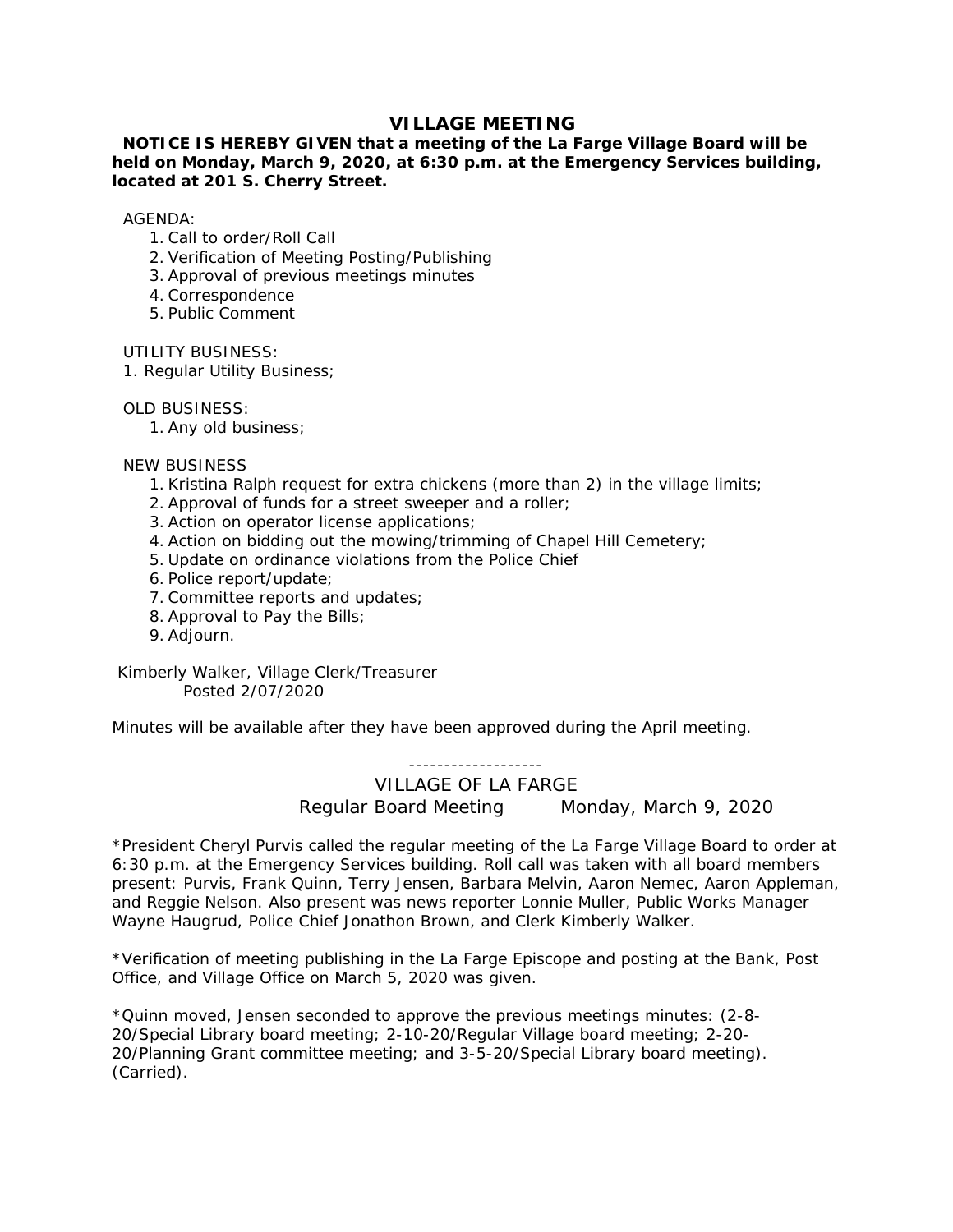\*Correspondence: Received a letter from Vernon County Emergency Management, concerning the coronavirus. It's an update on efforts they're working on if it becomes more widespread. They'll keep us informed. We may also need to meet to see what we might need to do if it becomes more common.

\*\*A bike riding festival from West Salem is doing a 100-mile ride and going thru La Farge as part of their route. It's May 31st. They've contacted Chief Brown to see about permits, signage, traffic control, etc.

\*Public Comment: None.

\*Utility business: PWM Wayne Haugrud reported on the following:

\*\*As part of our phosphorus discharge permit, we must make a payment to the county. For 2019, Monroe county received our payment of \$627.66 (31.3%), and Vernon County Land & Conservation got \$1,379.79 (68.7%). Total payment was \$2,007.45.

\*\*We had hired MSA to do a chemical feed upgrade plan and submit it to the DNR. Part of the plan was to have a new pump put in. The pump we currently have is used and is being rented from MSA. Received a quote from Hawkins for a new pump and parts for a cost of \$3,022. They will install it the week of the 16th.

\*\*Flow-Rite was in town today cleaning and televising the Main Street sewer lines. Their truck broke down before they finished, so they'll be back Friday. They found clay tile, to metal piping, to PVC.

\*\*Wayne met with Delta 3 on the engineering report for the Main Street infrastructure. They went over the maps on the storm sewer. They will get a plan in place by April 15th. \*\*Generated 3 times in February and March. Dairyland Power had a CT at the substation that needed changed out. It was scheduled a week after the 2018 flood and finally got replaced on March 2nd. We generated for about 3 ½ hours and had no issues. The generator ran well. And on March 23rd, we have to do a one-hour verification test, done by Dairyland Power, to verify the kilowatts we can put out with it.

\*Old business: None.

\*Received a request from Kristina Ralph to have extra chickens (more than 2 stated in our ordinance), in the village limits. She's asking for five, to have as an educational tool for their kids. Cheryl read her letter. As done in the past, Quinn moved, Jensen seconded to approve her request, contingent upon no complaints, keeping it clean, no rooster, and permission from the neighbors. (Carried).

\*After the 2018 flood, the village lost their street sweeper, and the 1972 roller we have, we can't find parts. Adam Schlicht has been searching the Wisconsin Surplus site for any possibilities. Wayne is asking to approve money for them, in case they find something. Quinn moved, Jensen seconded to approve up to \$15,000 for a street sweeper and roller. (Carried).

\*Jensen moved, Appleman seconded to approve four operator licenses: Angee Williams (schooling completed 7-17-18), Denise Deckert-Grass (schooling completed 7-18-18), Allison Walent (holds a current license in the City of Westby), and Katee Heisel (current license in the Town of Whitestown). (Carried).

\*Quinn moved, Jensen seconded to advertise for bids for the mowing and trimming of the Chapel Hill Cemetery. (Carried). They will be opened at the April board meeting.